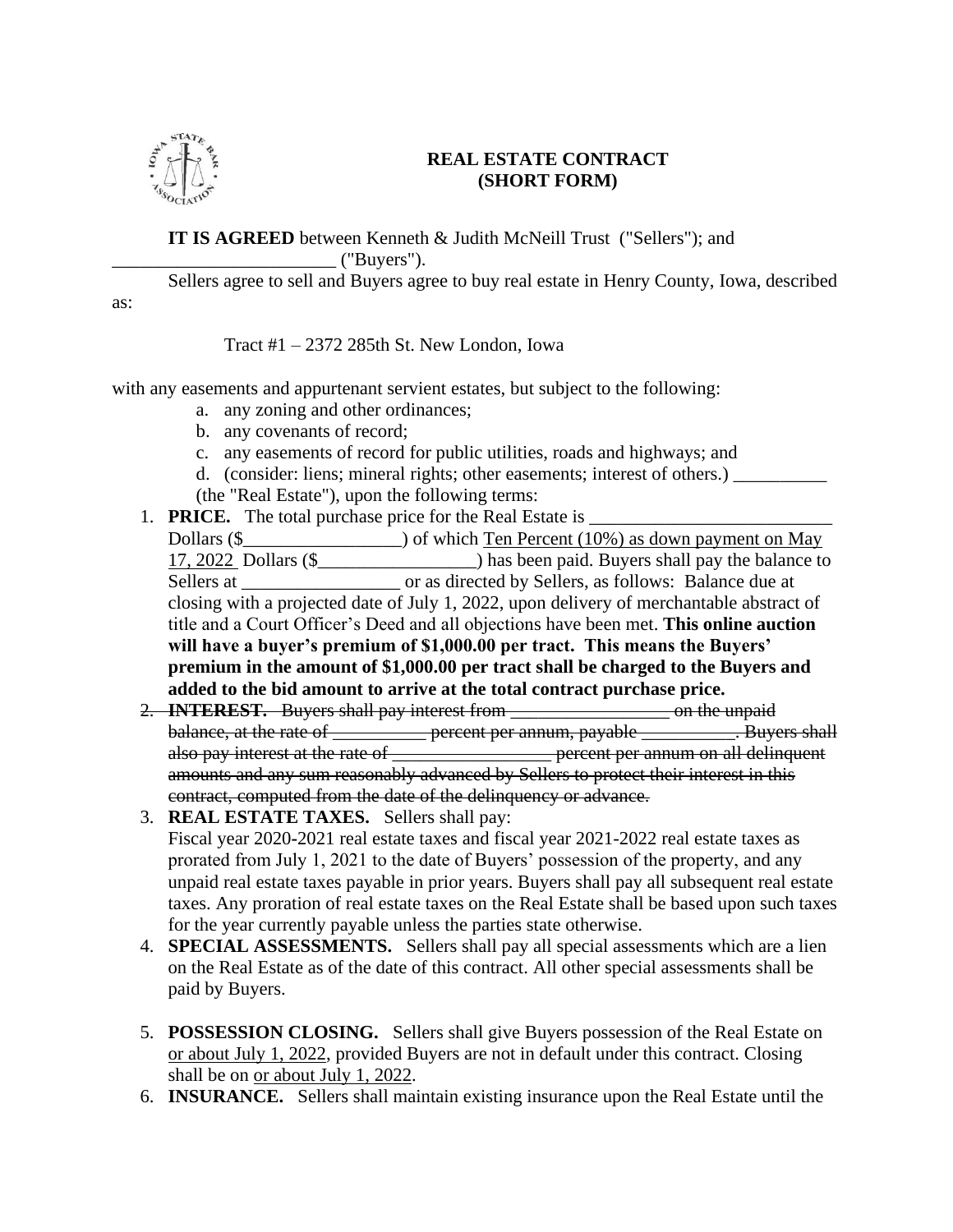date of possession. Buyers shall accept insurance proceeds instead of Sellers replacing or repairing damaged improvements. After possession and until full payment of the purchase price, Buyers shall keep the improvements on the Real Estate insured against loss by fire, tornado, and extended coverage for a sum not less than 80 percent of full insurable value payable to the Sellers and Buyers as their interests may appear. Buyers shall provide Sellers with evidence of such insurance.

- 7. **ABSTRACT AND TITLE.** Sellers, at their expense, shall promptly obtain an abstract of title to the Real Estate continued through the date of this contract and deliver it to Buyers for examination. It shall show merchantable title in Sellers in conformity with this contract, Iowa law and the Title Standards of the Iowa State Bar Association. The abstract shall become the property of the Buyers when the purchase price is paid in full, however, Buyers reserve the right to occasionally use the abstract prior to full payment of the purchase price. Sellers shall pay the costs of any additional abstracting and title work due to any act or omission of Sellers, including transfers by or the death of Sellers or their assignees.
- 8. **FIXTURES.** All property that integrally belongs to or is part of the Real Estate, whether attached or detached, such as light fixtures, shades, rods, blinds, awnings, windows, storm doors, screens, plumbing fixtures, water heaters, water softeners, automatic heating equipment, air conditioning equipment, wall to wall carpeting, built-in items and electrical service cable, outside television towers and antenna, fencing, gates and landscaping shall be considered a part of Real Estate and included in the sale particularly as follows:

refrigerator, stove top, built-in oven, dishwasher, washer, dryer, upright freezer, wood burning stove, window A/C unit (does not work), (2) storage sheds, any item present on the day of closing. Not included: farm equipment, all personal property.

- 9. **CARE OF PROPERTY.** Buyers shall take good care of the property; shall keep the buildings and other improvements now or later placed on the Real Estate in good and reasonable repair and shall not injure, destroy or remove the property during the term of this contract. Buyers shall not make any material alteration to the Real Estate without the written consent of the Sellers.
- 10. **DEED.** Upon payment of purchase price, Sellers shall convey the Real Estate to Buyers or their assignees, by Trustee's Warranty Deed, free and clear of all liens, restrictions, and encumbrances except as provided herein. Any general warranties of title shall extend only to the date of this contract, with special warranties as to acts of Sellers continuing up to time of delivery of the deed.

# 11. **REMEDIES OF THE PARTIES.**

a. If Buyers (a) fail to make the payments aforesaid, or any part thereof, as same become due; or (b) fail to pay the taxes or special assessments or charges, or any part thereof, levied upon said property, or assessed against it, by any taxing body before any of such items become delinquent; or (c) fail to keep the property insured; or (d) fail to keep it in reasonable repair as herein required; or (e) fail to perform any of the agreements as herein made or required; then Sellers, in addition to any and all other legal and equitable remedies which they may have, at their option, may proceed to forfeit and cancel this contract as provided by law (Chapter 656 Code of Iowa). Upon completion of such forfeiture Buyers shall have no right of reclamation or compensation for money paid, or improvements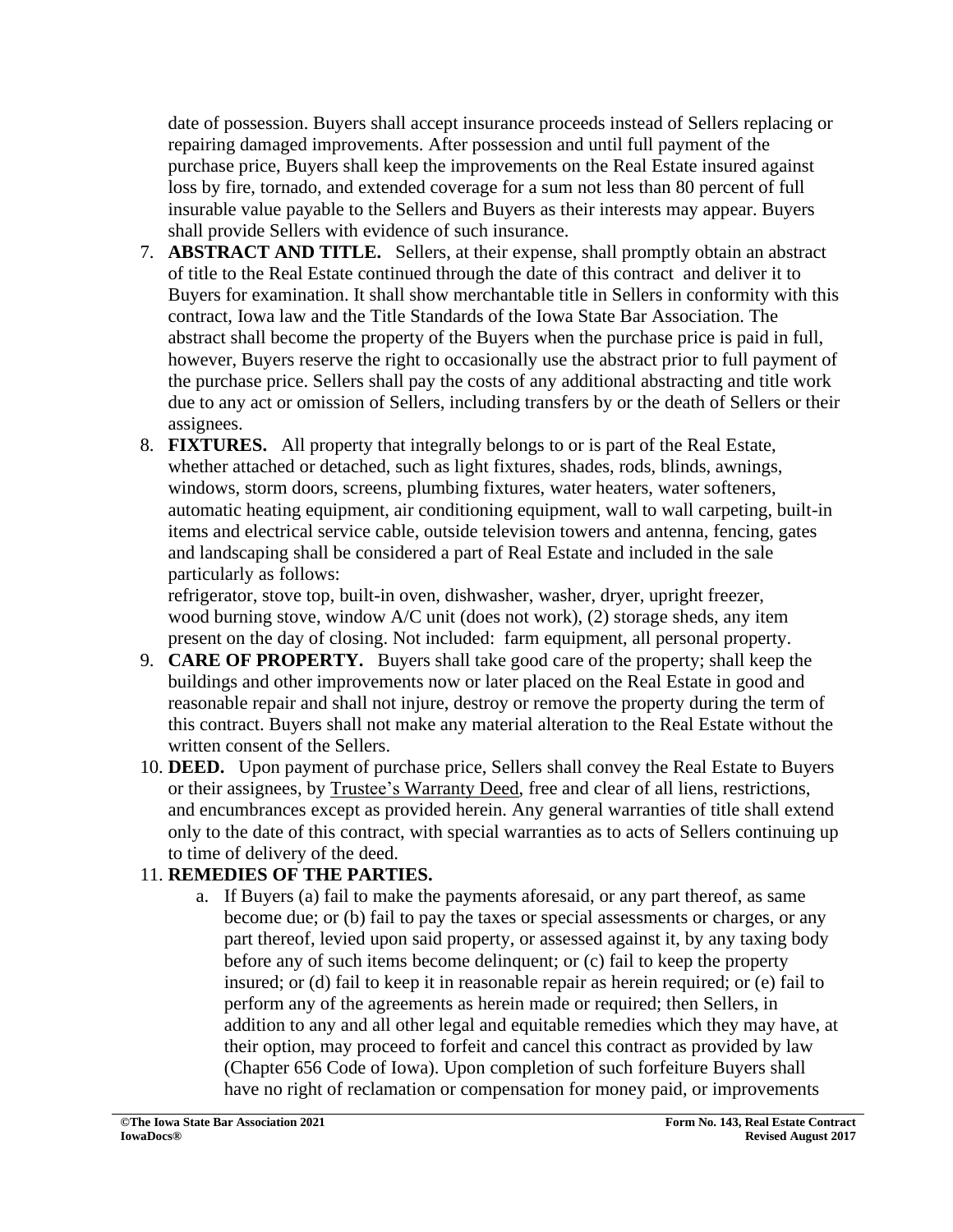made; but such payments and/or improvements if any shall be retained and kept by Sellers as compensation for the use of said property, and/or as liquidated damages for breach of this contract ; and upon completion of such forfeiture, if the Buyers, or any other person or persons shall be in possession of said real estate or any part thereof, such party or parties in possession shall at once peacefully remove therefrom, or failing to do so may be treated as tenants holding over, unlawfully after the expiration of lease, and may accordingly be ousted and removed as such as provided by law.

b. If Buyers fail to timely perform this contract, Sellers, at their option, may elect to declare the entire balance immediately due and payable after such notice, if any, as may be required by Chapter 654, The Code. Thereafter this contract may be foreclosed in equity and the court may appoint a receiver to take immediate possession of the property and of the revenues and income accruing therefrom and to rent or cultivate the same as the receiver may deem best for the interest of all parties concerned, and such receiver shall be liable to account to Buyers only for the net profits, after application of rents, issues and profits from the costs and expenses of the receivership and foreclosure and upon the contract obligation.

It is agreed that if this contract covers less than ten (10) acres of land, and in the event of the foreclosure of this contract and sale of the property by sheriff's sale in such foreclosure proceedings, the time of one year for redemption from said sale provided by the statutes of the State of Iowa shall be reduced to six (6) months provided the Sellers, in such action file an election to waive any deficiency judgment against Buyers which may arise out of the foreclosure proceedings; all to be consistent with the provisions of Chapter 628 of the Iowa Code. If the redemption period is so reduced, for the first three (3) months after sale such right of redemption shall be exclusive to the Buyers, and the time periods in Sections 628.5, 628.15 and 628.16 of the Iowa Code shall be reduced to four (4) months.

It is further agreed that the period of redemption after a foreclosure of this contract shall be reduced to sixty (60) days if all of the three following contingencies develop: (1) The real estate is less than ten (10) acres in size; (2) the Court finds affirmatively that the said real estate has been abandoned by the owners and those persons personally liable under this contract at the time of such foreclosure; and (3) Sellers in such action file an election to waive any deficiency judgment against Buyers or their successor in interest in such action. If the redemption period is so reduced, Buyers or their successors in interest or the owner shall have the exclusive right to redeem for the first thirty (30) days after such sale, and the time provided for redemption by creditors as provided in Sections 628.5, 628.15 and 628.16 of the Iowa Code shall be reduced to forty (40) days. Entry of appearance by pleading or docket entry by or on behalf of Buyers shall be presumption that the property is not abandoned. Any such redemption period shall be consistent with all of the provisions of Chapter 628 of the Iowa Code. This paragraph shall not be construed to limit or otherwise affect any other redemption provisions contained in Chapter 628 of the Iowa Code. Upon completion of such forfeiture Buyers shall have no right of reclamation or compensation for money paid, or improvements made; but such payments and for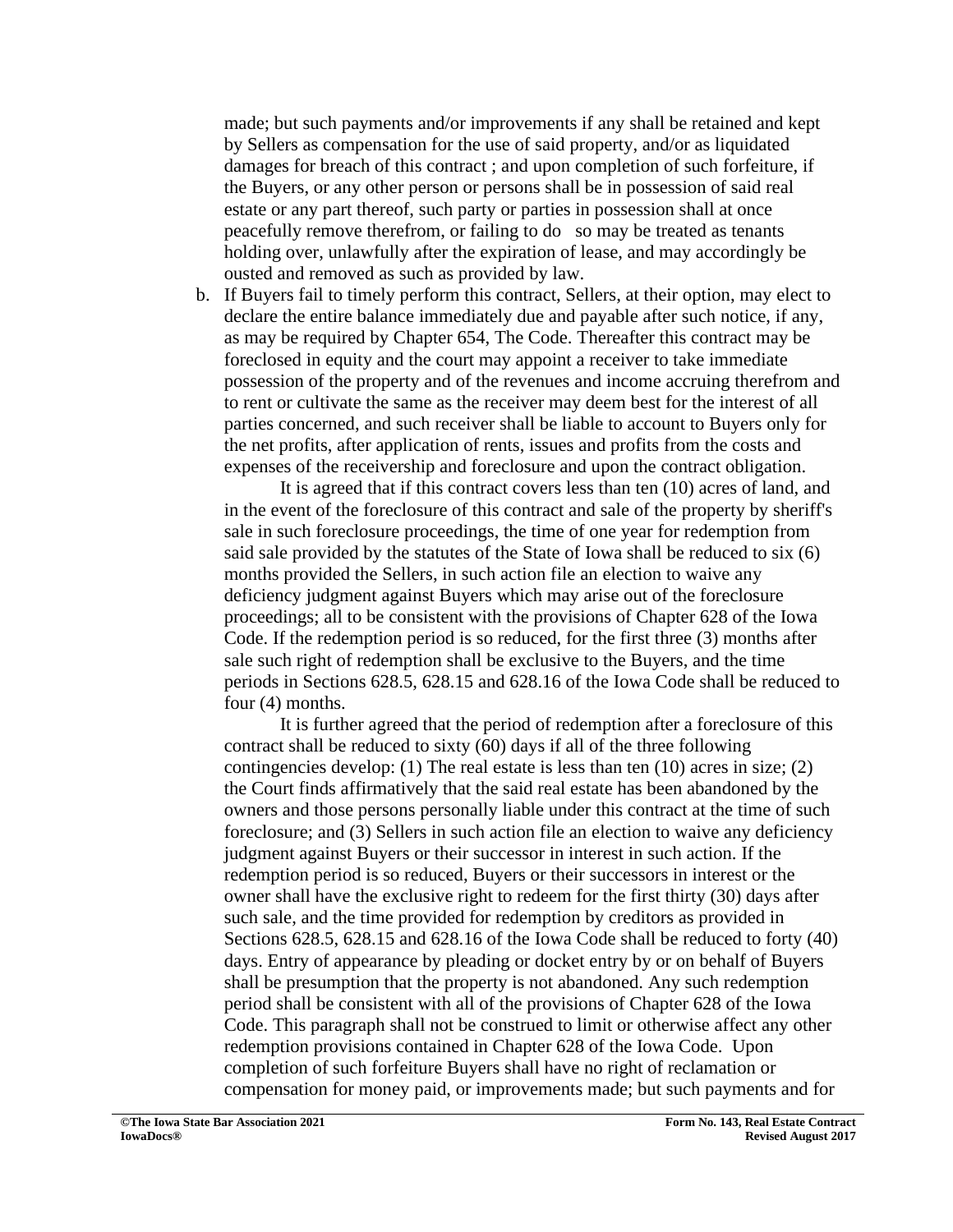improvements if any shall be retained and kept by Sellers as compensation for the use of said property, and/or as liquidated damages for breach of this contract; and upon completion of such forfeiture, if Buyers, or any other person or persons shall be in possession of said real estate or any part thereof, such party or parties in possession shall at once peacefully remove therefrom, or failing to do so may be treated as tenants holding over, unlawfully after the expiration of a lease, and may accordingly be ousted and removed as such as provided by law.

- c. If Sellers fail to timely perform their obligations under this contract, Buyers shall have the right to terminate this contract and have all payments made returned to them.
- d. Buyers and Sellers are also entitled to utilize any and all other remedies or actions at law or in equity available to them.
- e. In any action or proceeding relating to this contract the successful party shall be entitled to receive reasonable attorney's fees and costs as permitted by law.
- 12. **JOINT TENANCY IN PROCEEDS AND IN REAL ESTATE.** If Sellers, immediately preceding this contract, hold title to the Real Estate in joint tenancy with full right of survivorship, and the joint tenancy is not later destroyed by operation of law or by acts of Sellers, then the proceeds of this sale, and any continuing or recaptured rights of Sellers in the Real Estate, shall belong to Sellers as joint tenants with full right of survivorship and not as tenants in common; and Buyers, in the event of the death of either Seller, agree to pay any balance of the price due Sellers under this contract to the surviving Seller and to accept a deed from the surviving Seller consistent with paragraph 10.
- 13. **JOINDER BY SELLER'S SPOUSE.** Seller's spouse, if not a titleholder immediately preceding acceptance of this offer, executes this contract only for the purpose of relinquishing all rights of dower, homestead and distributive shares or in compliance with Section 561.13 of the Iowa Code and agrees to execute the deed for this purpose.
- 14. **TIME IS OF THE ESSENCE.** Time is of the essence in this contract.
- 15. **PERSONAL PROPERTY.** If this contract includes the sale of any personal property, Buyers grant the Sellers a security interest in the personal property and Buyers shall execute the necessary financing statements and deliver them to Sellers.
- 16. **CONSTRUCTION.** Words and phrases in this contract shall be construed as in the singular or plural number, and as masculine, feminine or neuter gender, according to the context.
- 17. **RELEASE OF RIGHTS.** Each of the Seller hereby relinquishes all rights of dower, homestead and distributive share in and to the property and waives all rights of exemption as to any of the property.
- 18. **CERTIFICATION.** Buyers and Sellers each certify that they are not acting, directly or indirectly, for or on behalf of any person, group, entity or nation named by any Executive Order or the United States Treasury Department as a terrorist, "Specially Designated National and Blocked Person" or any other banned or blocked person, entity, nation or transaction pursuant to any law, order, rule or regulation that is enforced or administered by the Office of Foreign Assets Control; and are not engaged in this transaction, directly or indirectly on behalf of, any such person, group, entity or nation. Each party hereby agrees to defend, indemnify and hold harmless the other party from and against any and all claims, damages, losses, risks, liabilities and expenses (including attorney's fees and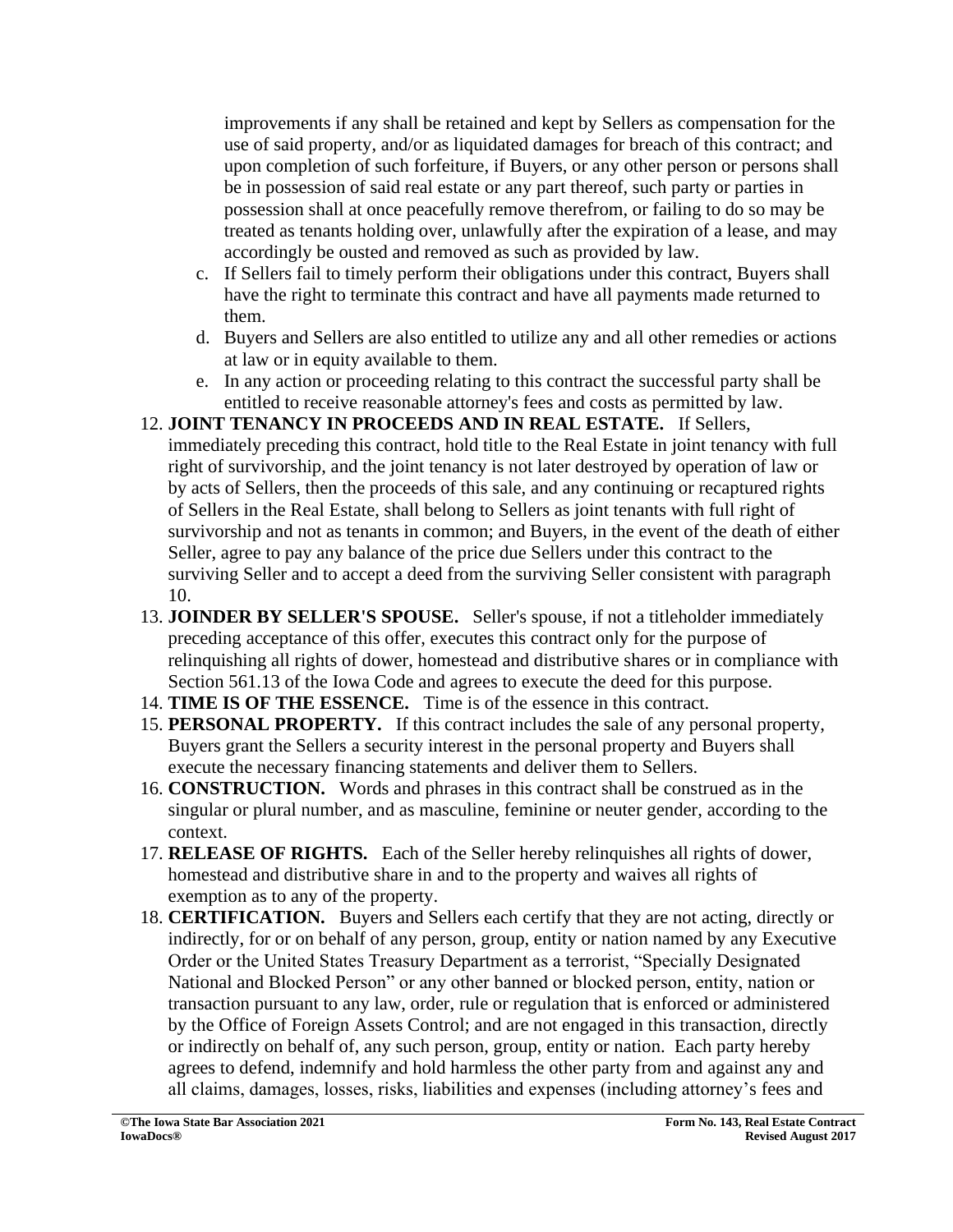costs) arising from or related to my breach of the foregoing certification.

## **I UNDERSTAND THAT HOMESTEAD PROPERTY IS IN MANY CASES PROTECTED FROM THE CLAIMS OF CREDITORS AND EXEMPT FROM JUDICIAL SALE; AND THAT BY SIGNING THIS CONTRACT, I VOLUNTARILY GIVE UP MY RIGHT TO THIS PROTECTION FOR THIS PROPERTY WITH RESPECT TO CLAIMS BASED UPON THIS CONTRACT.**

| Dated: May 17, 2022 | Buyer |
|---------------------|-------|
|                     |       |
|                     |       |

#### 19. **INSPECTION OF PRIVATE SEWAGE DISPOSAL SYSTEM.**  Seller represents and warrants to Buyers that the property is not served by a private sewage disposal system, and there are no known private sewage disposal systems on the property.

## 20. **ADDITIONAL PROVISIONS.**

1)The online buyer's premium of \$1,000 per Tract will be added to the bid amount to arrive at the total contract purchase price.

2) Tracts will be tied together with the bidding set to close simultaneously. If a bid is placed with less than 4 minutes left, the time on the auction will extend another 4 minutes. This will continue until no bids are placed within the last 4 minutes. Each Tract will stay in bidding extension until there are no more bids placed on any of the Tracts that are tied together.

3) Down payment is due on the day the bidding closes and signing of the contracts will take place through email and electronic document signatures. In the event the auction bidding closes after 3:00 pm, the earnest money will be due the following business day. 4) It shall be the obligation of the Buyer to report to the Henry County FSA office and show filed deed in order to receive the following if applicable: A. Allotted base acres. B. Any future government programs. C. CRP Prorate.

5) Buyer agrees to follow all requirements of conservation plans and practices required by the FSA to maintain eligibility in the Conservation Reserve Program. Buyer agrees to accept responsibility and liability for any actions by the Buyer which would endanger eligibility for the CRP or actions that would require repayment of the CRP payment or payments. Buyer further agrees to indemnify and hold harmless the Sellers for any recovery sought by the FSA due to actions of Buyer, which would violate the requirements of the CRP. In the event the Buyer elects to take the ground out of CRP, the Buyer will be responsible to the Seller for any prorate of the CRP payment that the Seller would have received.

6) Tract 1 will be sold lump sum price. Tract 1 will be surveyed prior to final settlement/closing. In the event the final survey for Tract 1 is not completed by auction day or if the recorded survey is different than the announced surveyed acres for Tract 1,